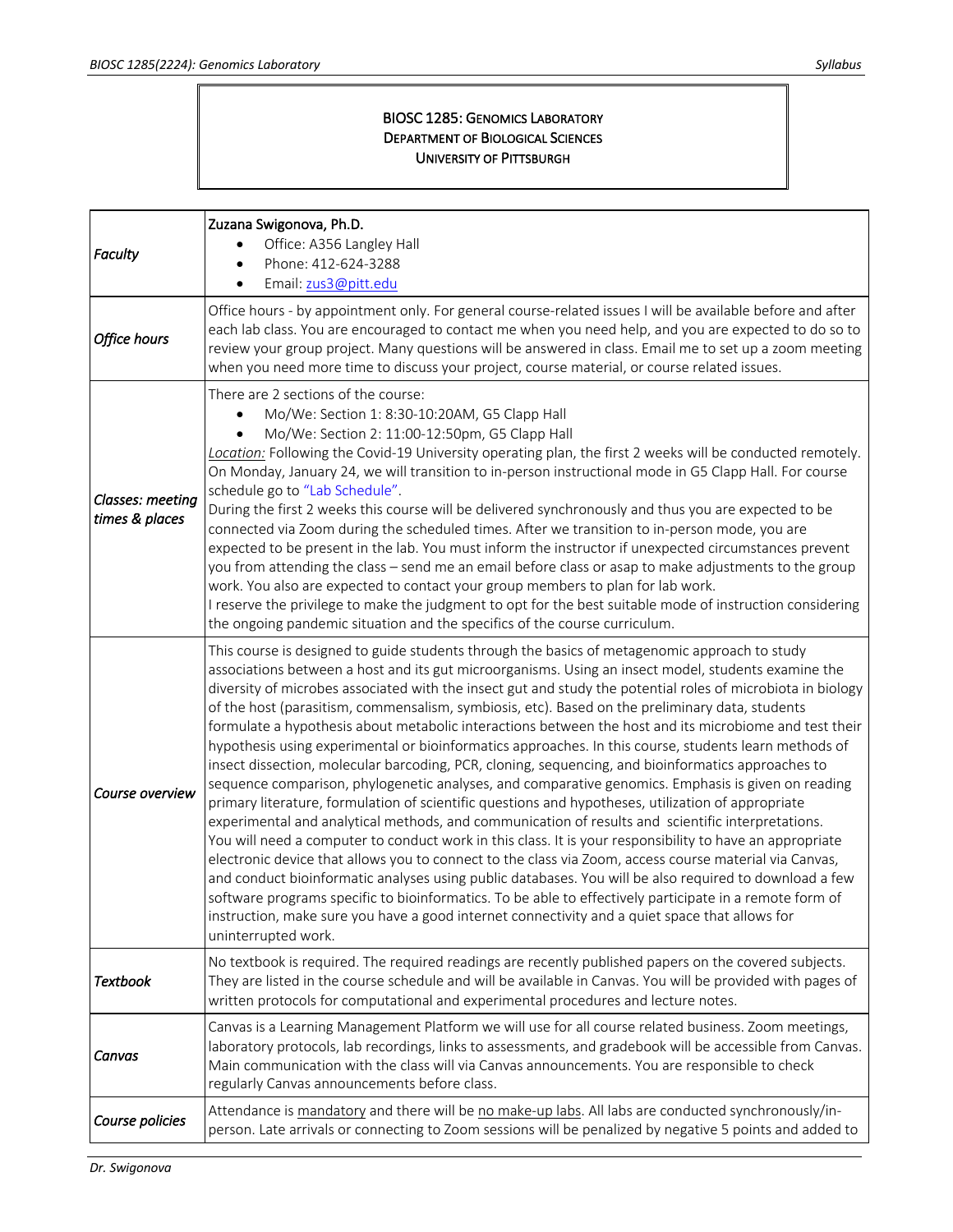|                       | the total points collected. Absence has to be properly excused and documented (a note from a doctor<br>(illness) or a University official (University business)). A written excuse with acceptable documentation<br>has to be submitted to the instructor before a planned absence or no later than one week after the<br>missed class. If the excuse is not submitted on time, you will obtain zero points for missed work and/or<br>5-10 points deduction from your grade. If you attend an interview, you need to arrange a make-up work<br>with your instructor. It is your responsibility to communicate your absence with your instructor. Point<br>penalties will be automatically used for unexcused absence. If you miss more than 20% of the classes,<br>you should discuss possible options available to you with your advisor or the CAS Dean's Office.                                                                                                                                                                                                                                                                                                                                                                                                                                                                                                                                                                                                                                                                                                                                                                                                                                                                                                                                                                                                                                                                                                                                                                                                                                                                                                                                                                                                                                                                                                                                                                                                                                                                      |
|-----------------------|------------------------------------------------------------------------------------------------------------------------------------------------------------------------------------------------------------------------------------------------------------------------------------------------------------------------------------------------------------------------------------------------------------------------------------------------------------------------------------------------------------------------------------------------------------------------------------------------------------------------------------------------------------------------------------------------------------------------------------------------------------------------------------------------------------------------------------------------------------------------------------------------------------------------------------------------------------------------------------------------------------------------------------------------------------------------------------------------------------------------------------------------------------------------------------------------------------------------------------------------------------------------------------------------------------------------------------------------------------------------------------------------------------------------------------------------------------------------------------------------------------------------------------------------------------------------------------------------------------------------------------------------------------------------------------------------------------------------------------------------------------------------------------------------------------------------------------------------------------------------------------------------------------------------------------------------------------------------------------------------------------------------------------------------------------------------------------------------------------------------------------------------------------------------------------------------------------------------------------------------------------------------------------------------------------------------------------------------------------------------------------------------------------------------------------------------------------------------------------------------------------------------------------------|
| Grading               | Final grade will be based on scores obtained from assignments (35%), presentations (10%), research<br>reports (35%), panel discussion of the final project (15%), and DICA points (5%, see below). All<br>coursework has to be completed to obtain a grade in this course. Final grade will be determined by the<br>percentage of the total points you earn during the course. During the term you can estimate your grade<br>by applying the following scale: $90-100\% = A$ ; $80-89\% = B$ ; $70-79\% = C$ ; $60-69\% = D$ ; less than 59% = F.<br>There is no curve in this class, thus your grade is determined based on the percentage as specified.<br>• Assignments (35%) - there will be several assignments during the term that will assess your overall<br>understanding of the experimental and analytical approaches covered in class. Some may be given<br>as short quizzes; some as reading assignments or short essays. Additional assignments may be<br>introduced based on the class needs.<br>• Presentations (25%) – presentations are opportunities to work on your oral communication skills.<br>These assignments will include brief summaries of major findings from primary literature,<br>presentations on principles of laboratory methods, critical evaluations of hypotheses and<br>experimental approaches, and presentations of your research findings.<br>• Research reports (35%) - each student is required to write three research reports. Some may be<br>given as collaborative assignments while others may be required as individual work. The emphasis<br>of the evaluation will be given on the understanding of applied concepts and data analyses and a<br>detailed description of the research topic and background. Detailed grading rubric will be available<br>on Canvas.<br>DICA (Dynamic In-Class Assessment) points (5%) - Positive points will be awarded for effective<br>group collaboration, following course guidelines, constructive criticism and feedback during class<br>discussions, and overall contribution to success of the course. Negative points will be assigned in<br>cases of violation of course policies: those include but are not limited to improper disposal, lab<br>safety violations, improper handling of chemicals and instrumentation, class disruption due to late<br>arrivals or lack of preparation for the lab procedures; etc. It is under the discretion of the instructor<br>to dismiss a student causing class disruption or safety violation. |
| G grade               | If you wish to petition for a G grade, you must submit a request for this change in writing and you must<br>document your reason(s). You will be required to make arrangements, in person, for the specific tasks<br>you must complete in order to remove the G grade. You will be expected to sign documentation<br>describing the work that has to be completed and the due date. All required work must be completed by<br>the specified date otherwise a zero will be assigned for the work and final grade will be determined using<br>this score. Remember that G grades, according to CAS guidelines, are to be given only when students<br>who have been attending a course and have been making regular progress are prevented by<br>circumstances beyond their control from completing the course after it is too late to withdraw. If you<br>miss the final exam, you may receive a G grade if the above conditions are met.                                                                                                                                                                                                                                                                                                                                                                                                                                                                                                                                                                                                                                                                                                                                                                                                                                                                                                                                                                                                                                                                                                                                                                                                                                                                                                                                                                                                                                                                                                                                                                                                  |
| Academic<br>Integrity | Students in this course are expected to comply with the University of Pittsburgh's Policy on Academic<br>Integrity Code (https://as.pitt.edu/faculty/policies-and-procedures/academic-integrity-code).<br>Students are expected to do their own work and equally contribute to a group work (when indicated).<br>Any evidence I find or formal complaints I receive of students colluding on assessed work or free-riding<br>from the work of others will constitute an academic integrity violation. Posting (either verbatim or<br>paraphrased) of any assignment or subsection thereof, that is formally assessed for part of your course<br>grade to online resources (such as Chegg) will constitute an academic integrity violation. It also may<br>constitute a violation of US copyright law.<br>Posting or searching for quiz questions on the internet is a violation of academic integrity!<br>Any student suspected of violating the Academic Integrity Code for any reason during the semester will<br>be required to participate in the procedural process, initiated at the instructor level, as outlined in the                                                                                                                                                                                                                                                                                                                                                                                                                                                                                                                                                                                                                                                                                                                                                                                                                                                                                                                                                                                                                                                                                                                                                                                                                                                                                                                                                                                                          |